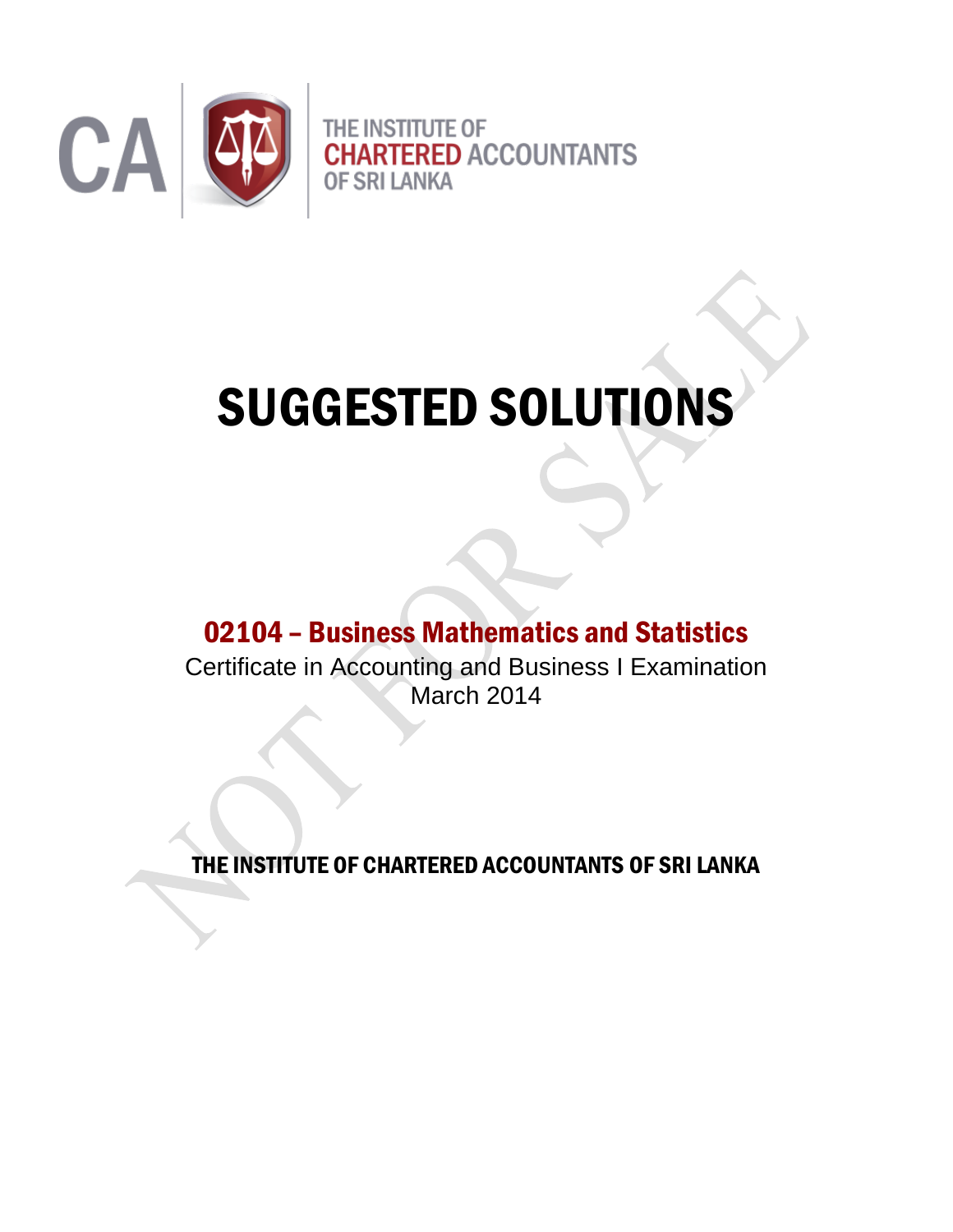## **PAPER 'A'**

# **ANSWERS FOR MULTIPLE CHOICE QUESTIONS**

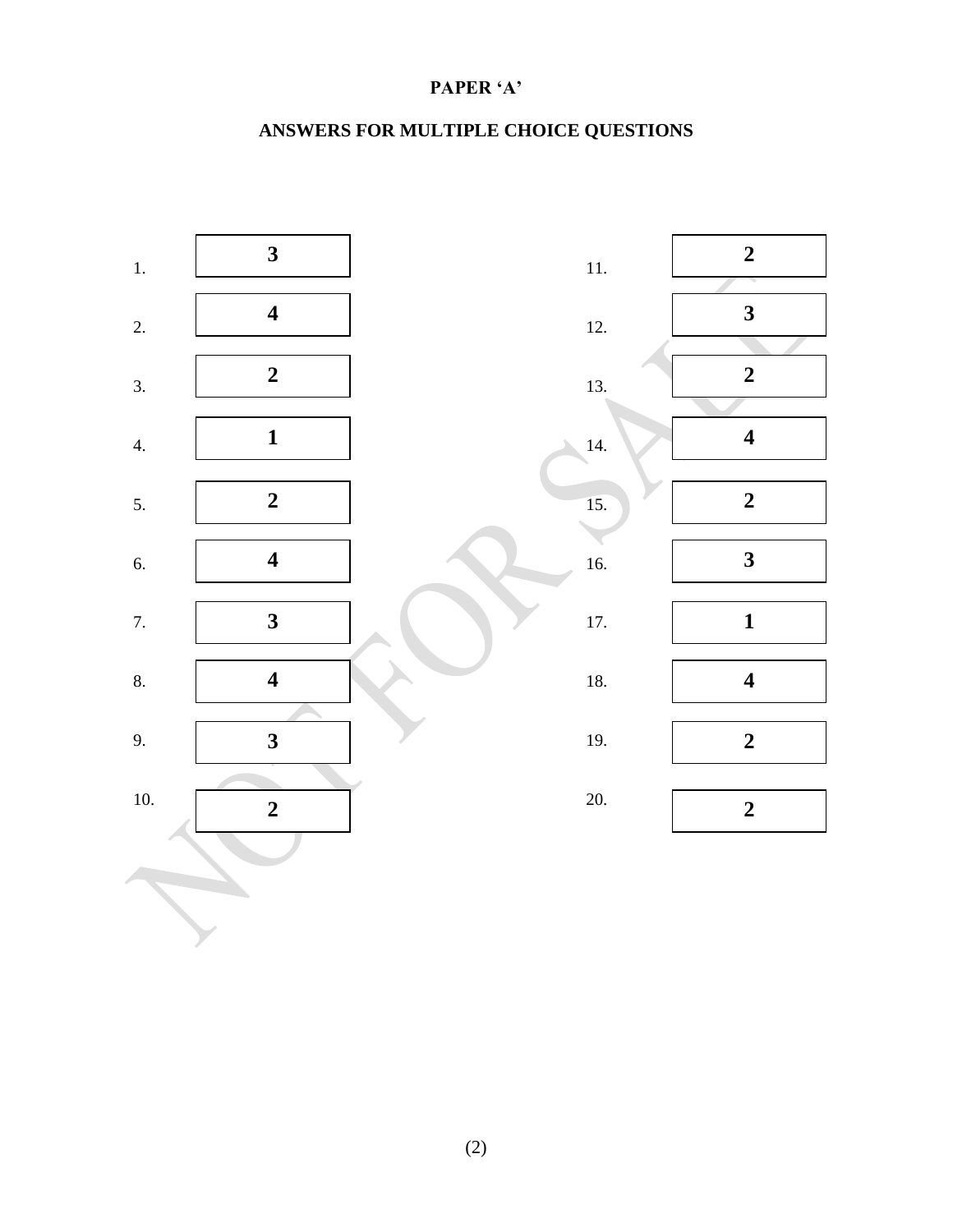(a) Internal Rate of Return (IRR) is the rate at which Net Present Value (NPV) becomes zero.

(b)

| (i) |                        | Y <sub>0</sub> | Y1     | Y2     | Y3     | Y4     | Y5     |
|-----|------------------------|----------------|--------|--------|--------|--------|--------|
|     | Capital Cost (Rs. m)   | (40.0)         |        |        | (5.0)  |        |        |
|     | Cash Inflow $(Rs. m)$  |                | 5.0    | 12.0   | 23.0   | 25.5   | 16.0   |
|     | Operating Cost (Rs. m) |                | (2.5)  | (2.5)  | (2.5)  | (2.5)  | (2.5)  |
|     |                        | $-40$          | 2.5    | 9.5    | 15.5   | 23     | 13.5   |
|     | Discount rate $(12\%)$ |                | 0.893  | 0.797  | 0.712  | 0.636  | 0.567  |
|     | <b>DCF</b>             | $-40$          | 2.2325 | 7.5715 | 11.036 | 14.628 | 7.6545 |
|     | <b>NPV</b>             |                |        |        |        |        | 3.1225 |

| $\rm (ii)$ | Discount rate $(20\%)$ |       | 0.833  | 0.694 | 0.579  | 0.482 | 0.402       |
|------------|------------------------|-------|--------|-------|--------|-------|-------------|
|            | <b>DCF</b>             | $-40$ | 2.0825 | 6.593 | 8.9745 | .086  | 5.427       |
|            | <b>NPV</b>             |       |        |       |        |       | $-5.83^{-}$ |

 $\mathbf{r}$ 

| (iii) | Rate | NPV      |
|-------|------|----------|
|       | 12%  | 3.112    |
|       | 20%  | $-5.837$ |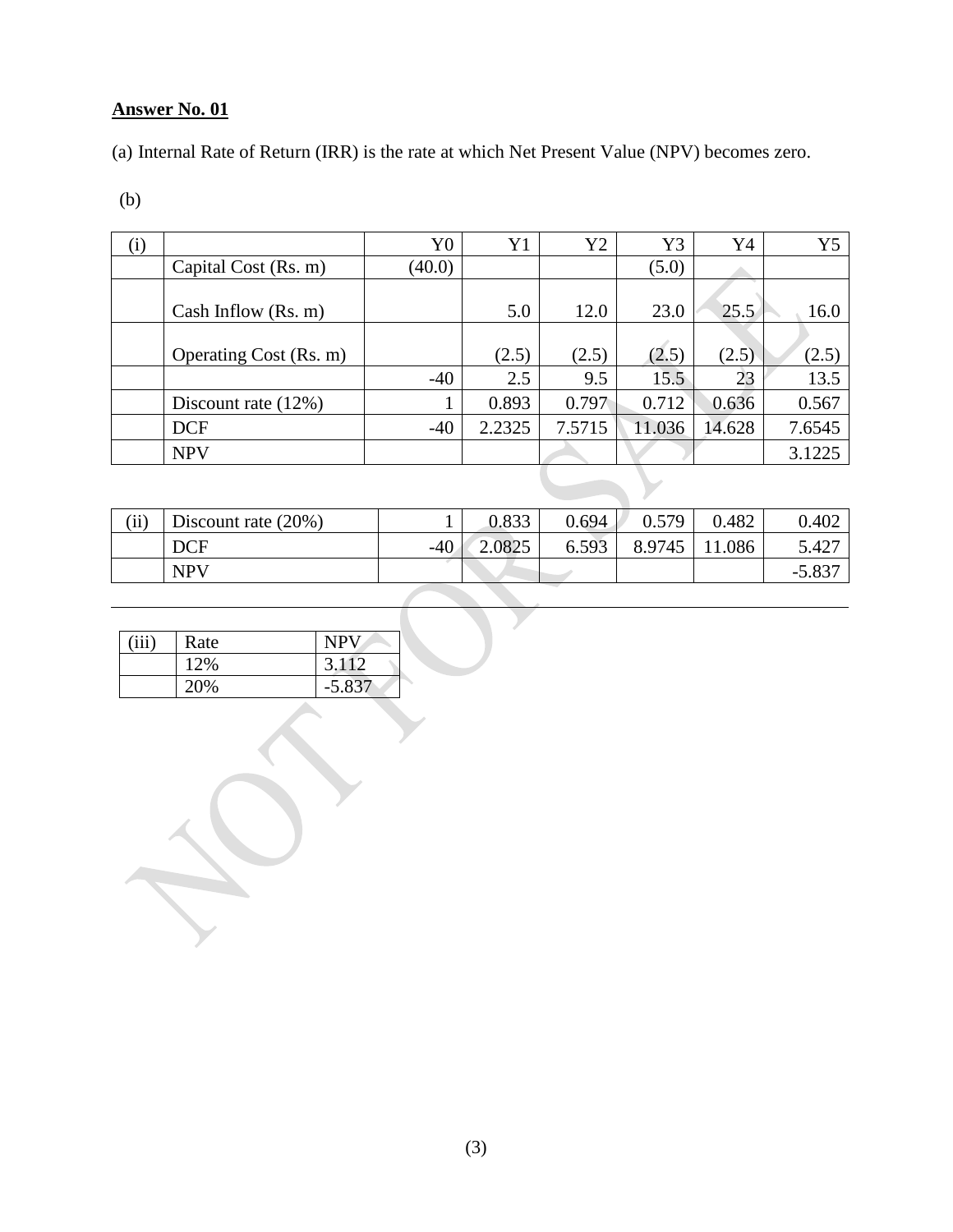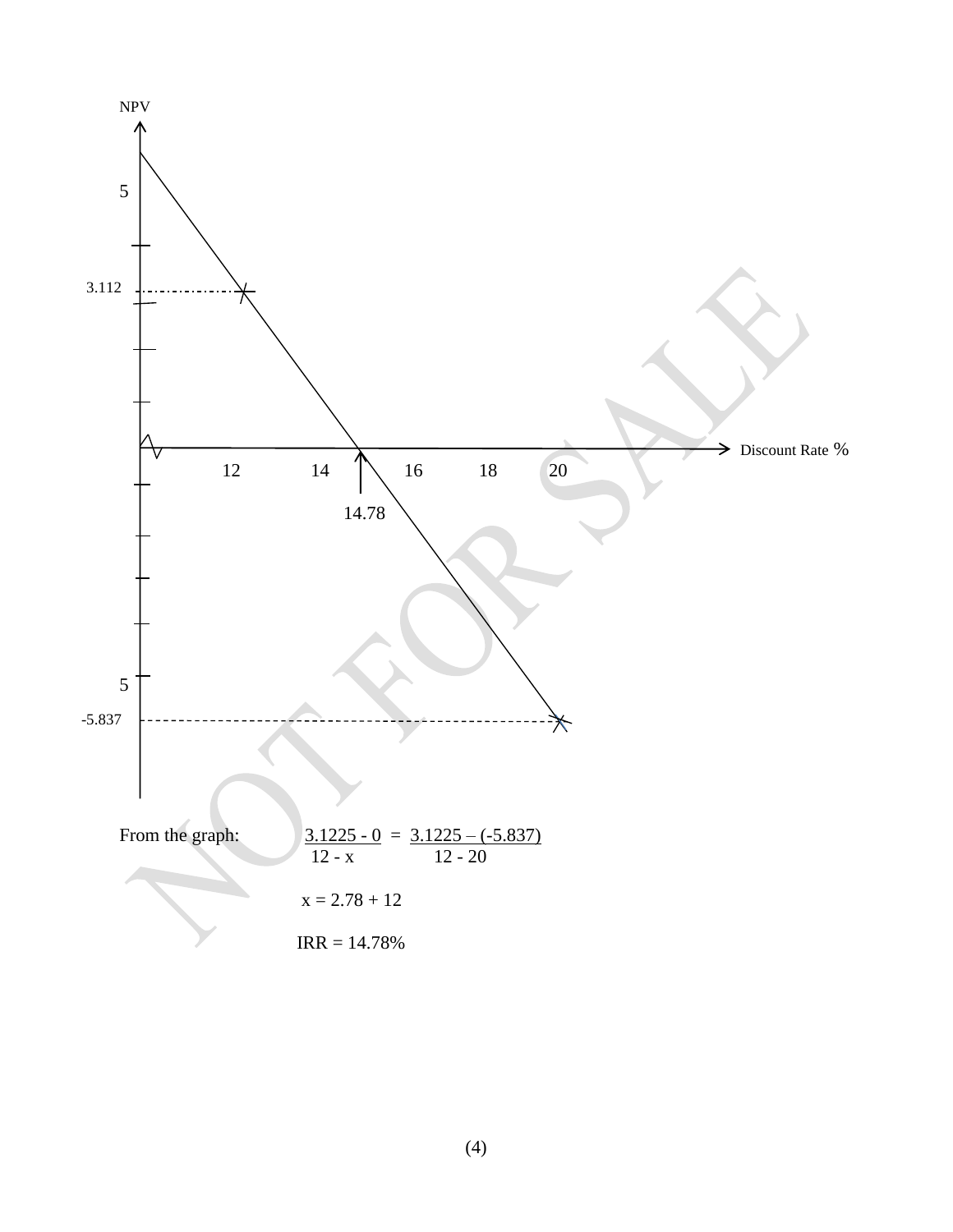



Alternate method  $TR = TC$  $x =$  distance to the break-even point  $18x = 10x + 300$  $8x = 300$  $x = 300$  8  $x = 37.5 \text{ km}$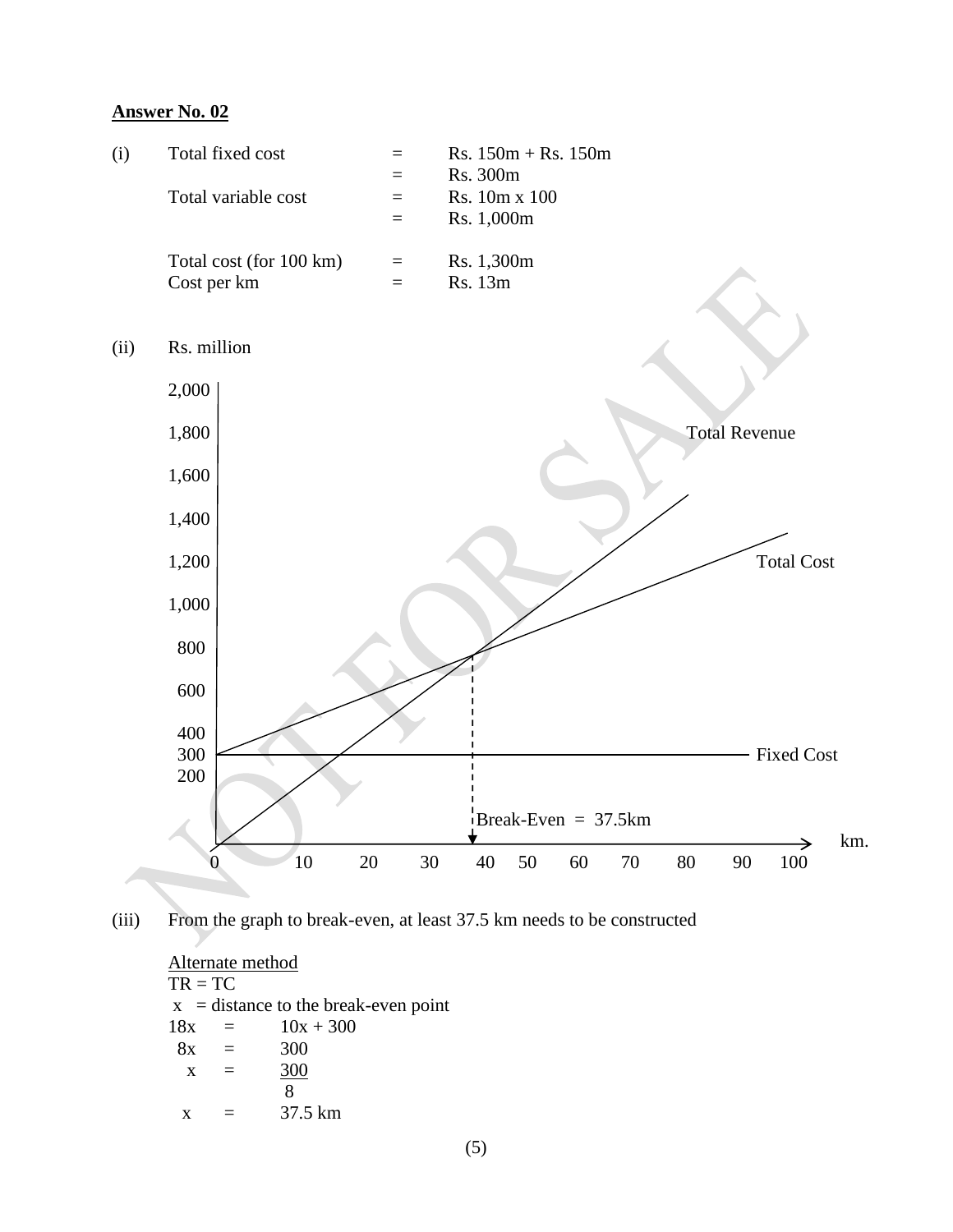(iv)

| km                                            | 10                                         | 20  | 30                           | 40  | 50       | 60                | 70    | 80    | 90    | 100   |
|-----------------------------------------------|--------------------------------------------|-----|------------------------------|-----|----------|-------------------|-------|-------|-------|-------|
|                                               |                                            |     |                              |     |          |                   |       |       |       |       |
| <b>Total Fixed</b>                            |                                            |     |                              |     |          |                   |       |       |       |       |
| Cost                                          | 300                                        | 300 | 300                          | 300 | 300      | 300               | 300   | 300   | 300   | 300   |
| Variable cost                                 | 100                                        | 200 | 300                          | 400 | 500      | 600               | 700   | 800   | 900   | 1,000 |
| <b>Total Cost</b>                             | 400                                        | 500 | 600                          | 700 | 800      | 900               | 1,000 | 1,100 | 1,200 | 1,300 |
| Income                                        | 180                                        | 360 | 540                          | 720 | 900      | 1,080             | 1,260 | 1,440 | 1,620 | 1,800 |
|                                               |                                            |     |                              |     |          |                   |       |       |       |       |
|                                               |                                            |     |                              |     |          |                   |       |       |       |       |
| Profit                                        |                                            |     |                              |     |          |                   |       |       |       |       |
| for                                           |                                            |     |                              |     |          |                   |       |       |       |       |
| 62km                                          |                                            |     |                              |     |          |                   |       |       |       |       |
|                                               |                                            |     |                              |     |          |                   |       |       |       |       |
| Total revenue                                 | 1,192 (i.e. $18 \times 62 + 2 \times 38$ ) |     |                              |     |          |                   |       |       |       |       |
|                                               |                                            |     |                              |     |          |                   |       |       |       |       |
| ${\rm FC}$                                    | 300                                        |     |                              |     |          |                   |       |       |       |       |
| <b>VC</b>                                     | 620                                        |     |                              |     |          |                   |       |       |       |       |
| <b>TC</b>                                     | 920                                        |     |                              |     |          |                   |       |       |       |       |
| <b>Total Revenue</b>                          | $\equiv$                                   |     | $18 \times 62 + 2 \times 38$ |     | $\equiv$ | Rs. 1,192 million |       |       |       |       |
| <b>Total Cost</b>                             |                                            |     | $150 + 150 + 10 \times 62$   |     | $\equiv$ | Rs. 920 million   |       |       |       |       |
| Rs. 272 million<br>$\therefore$ Profit<br>$=$ |                                            |     |                              |     |          |                   |       |       |       |       |
|                                               |                                            |     |                              |     |          |                   |       |       |       |       |
|                                               |                                            |     |                              |     |          |                   |       |       |       |       |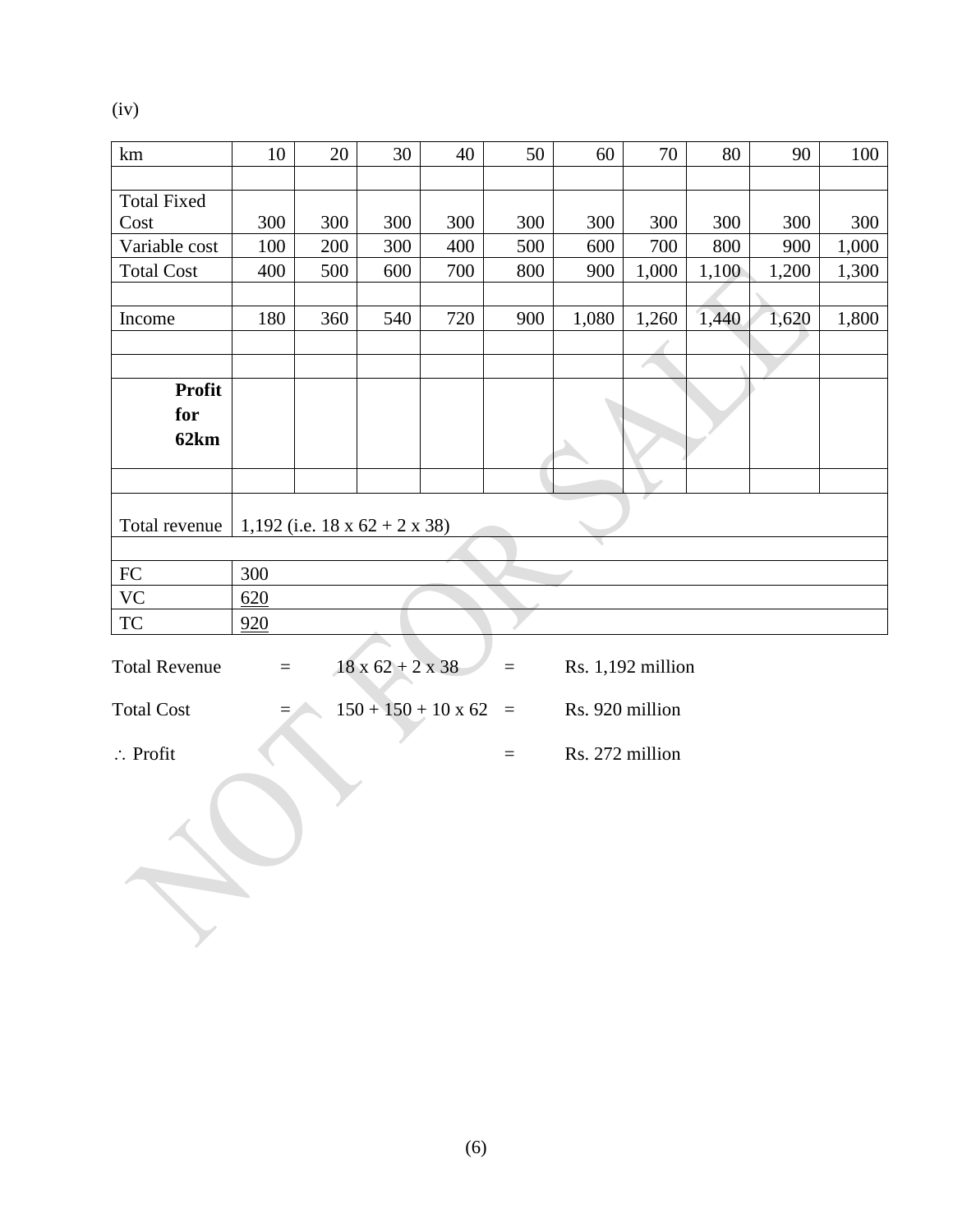(a) If the data collection consists of qualitative categories where there is an order, then this type of data is referred to as ordinal.

|     | E.g. Data on service quality on an ordinal scale:                                                                              | Superior:<br>Good:<br>Average:<br>Poor: |  |
|-----|--------------------------------------------------------------------------------------------------------------------------------|-----------------------------------------|--|
| (b) | $\mathsf{E}% _{0}\left( t\right) \equiv\mathsf{E}_{\mathrm{H}}\left( t\right)$<br>D<br>$\mathsf{A}$<br>$\mathsf C$<br>$\sf{B}$ |                                         |  |

Overhead allocated to department  $A = 3.4$  million

| Department A | 3.44 | 53%  | 190.8°         |
|--------------|------|------|----------------|
| Department B | 0.78 | 12%  | $43.2^{\circ}$ |
| Department C | 0.59 | 9%   | $32.4^{\circ}$ |
| Department D | 1.10 | 17%  | $61.2^{\circ}$ |
| Department E | 0.59 | 9%   | $32.4^{\circ}$ |
|              | 6.5  | 100% | 360°           |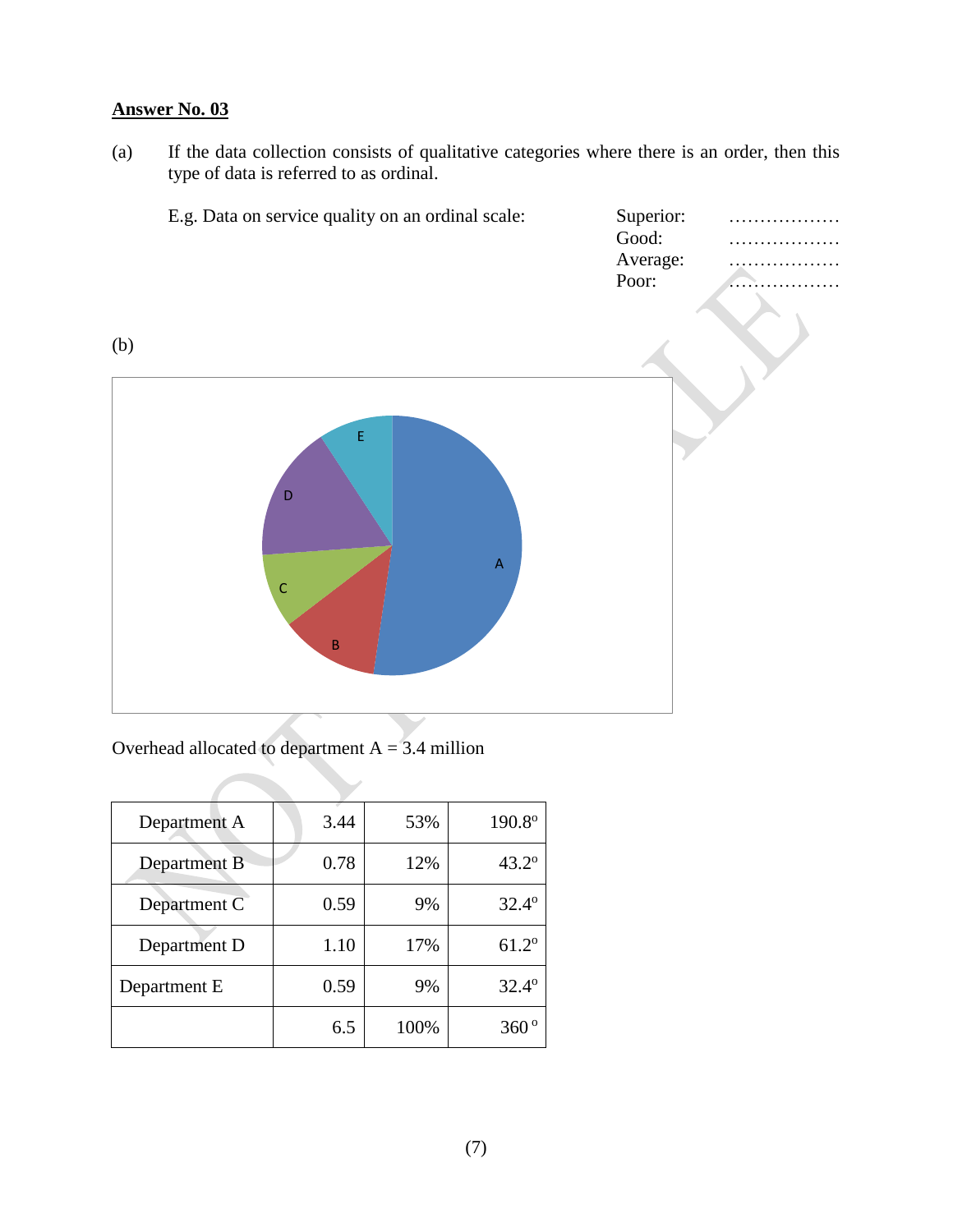(c)

Frequency Density



(8)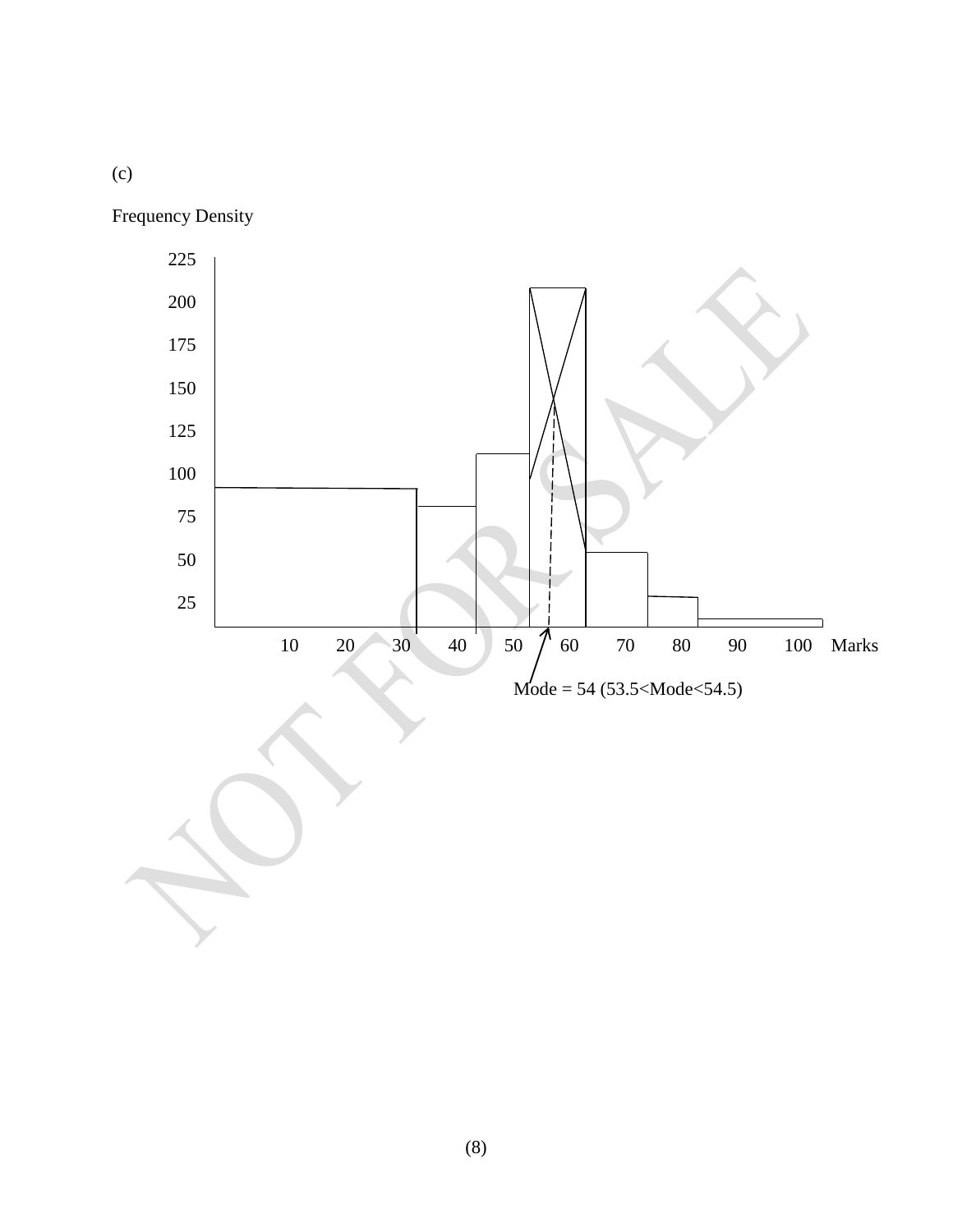(a) Harmonic Mean  $H \Rightarrow 1 = \sum 1$ 

(a) Harmonic Mean  
\n
$$
H \Rightarrow 1 = 2 \pm \frac{x_1}{H}
$$
\n
$$
\frac{1}{H} = \left(\frac{1}{2} + \frac{1}{4} + \frac{1}{4} + \frac{1}{4}\right) \frac{1}{5}
$$
\n
$$
= 4.38
$$

 $\left\langle \right\rangle$ 

| I<br>۰.<br>M.<br>ł<br>٠<br>ł |
|------------------------------|
|------------------------------|

|                         |              |     |                |                |                           | $A = 22.5$     |                |                |                 |                                                   |                |                |
|-------------------------|--------------|-----|----------------|----------------|---------------------------|----------------|----------------|----------------|-----------------|---------------------------------------------------|----------------|----------------|
|                         | $\mathbf{X}$ | f   | fx             | $\mathbf{x}^2$ | $\mathbf{f} \mathbf{x}^2$ | $d=x-A$        | fd             | $d^2$          | fd <sup>2</sup> | $\mathbf{u} = \mathbf{x} - \mathbf{A}/\mathbf{c}$ | fu             | $fu^2$         |
| $0 \le x \le 5.0$       | 2.5          | 9   | 22.5           | 6.25           | 56.25                     | $-20$          | $-180$         | 400            | 3600            | $-5$                                              | $-45$          | 225            |
| $5 \le x \le 10.0$      | 7.5          | 19  | 142.5          | 56.25          | 1068.75                   | $-15$          | $-285$         | 225            | 4275            | $-4$                                              | $-76$          | 304            |
| $10.0 \leq x \leq 15.0$ | 12.5         | 37  | 462.5          | 156.25         | 5781.25                   | $-10$          | $-370$         | 100            | 3700            | $-3$                                              | $-111$         | 333            |
| $15.0 \leq x \leq 20.0$ | 17.5         | 13  | 227.5          | 306.25         | 3981.25                   | $-5$           | $-65$          | 25             | 325             | $-2$                                              | $-26$          | 52             |
| $20.0 \leq x \leq 25.0$ | 22.5         | 10  | 225            | 506.25         | 5062.5                    | $\overline{0}$ | $\overline{0}$ | $\overline{0}$ | $\mathbf{0}$    | $-1$                                              | $-10$          | 10             |
| $25.0 \leq x \leq 30.0$ | 27.5         | 6   | 165            | 756.25         | 4537.5                    | 5              | 30             | 25             | 150             | $\overline{0}$                                    | $\overline{0}$ | $\overline{0}$ |
| $30.0 \leq x \leq 35.0$ | 32.5         | 5   | 162.5          | 1056.25        | 5281.25                   | 10             | 50             | 100            | 500             | $\mathbf{1}$                                      | 5              | 5              |
| $35.0 \leq x \leq 40.0$ | 37.5         | 1   | 37.5           | 1406.25        | 1406.25                   | 15             | 15             | 225            | 225             | $\overline{2}$                                    | $\overline{2}$ | $\overline{4}$ |
|                         |              | 100 | 1445           | 4250           | 27175                     | $-20$          | $-805$         | 1100           | 12775           | $-12$                                             | $-261$         | 933            |
|                         |              |     | Mean           | $\equiv$       | 14.45                     |                | 14.45          |                |                 |                                                   |                | 14.45          |
|                         |              |     | S <sub>D</sub> |                | 7.93                      |                | 7.93           |                |                 |                                                   |                | 7.93           |

 $\sim$   $\sim$   $\sim$   $\sim$   $\sim$   $\sim$ (i) Mean  $x = \sum fx = A + \sum fd = 22.5 + -805$  $\sum$ f 100  $=$  14.45  $S.D \sigma = \frac{\sum fd^2}{\sum fd^2} - \frac{\sum fd}{2}$ 

 $\sum$ f  $\sum$ f

$$
= \frac{12,775 - 805}{100} = \frac{805}{100} = 7.93
$$
  
(ii) P (x < 15,000) =  $\frac{65}{100} = 65\%$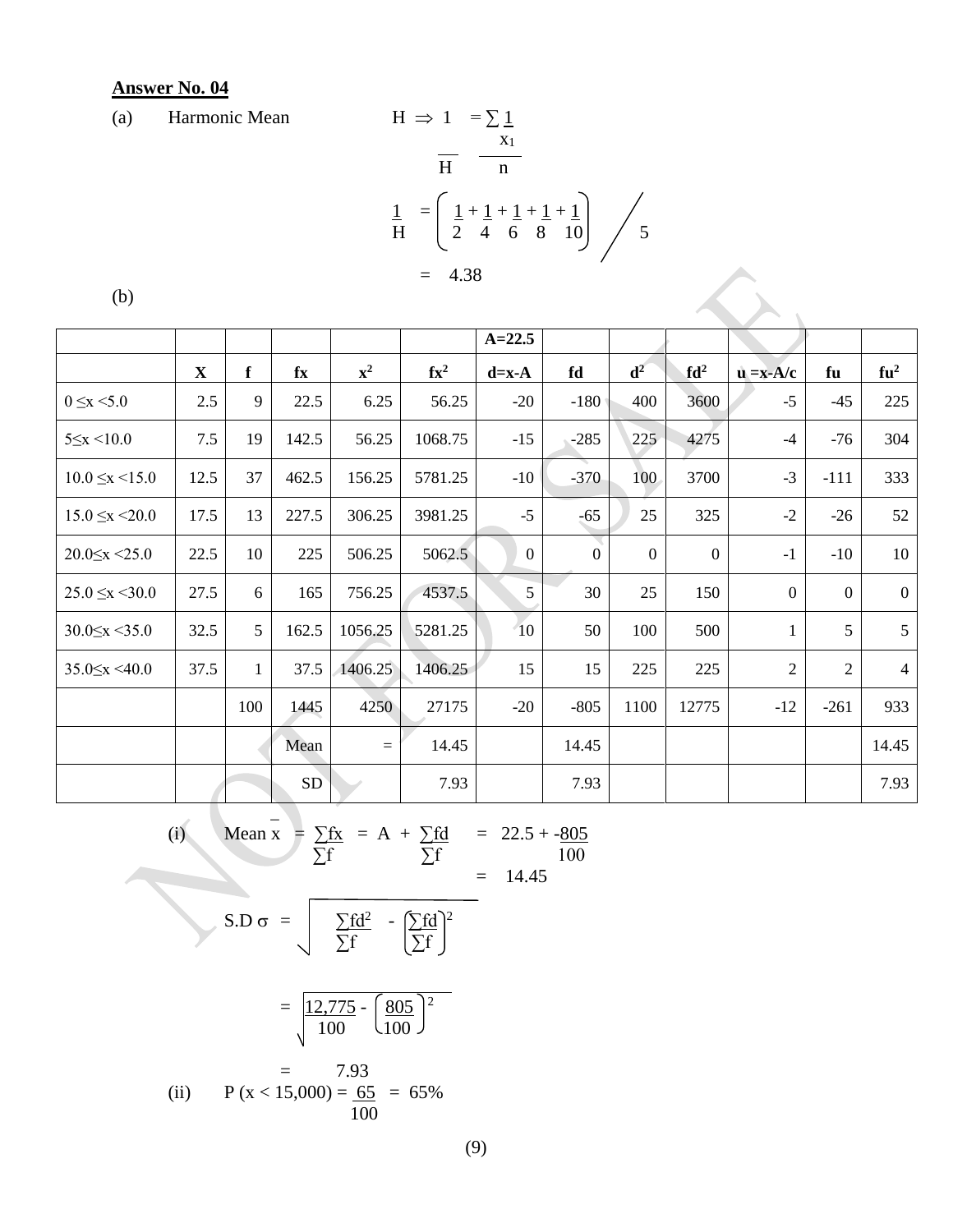(a) In cluster sampling, populations are divided into groups consisting of clusters. Once the group or the cluster have been randomly selected, each item in the group is included in the sample



% of population in middle income category = 62.28%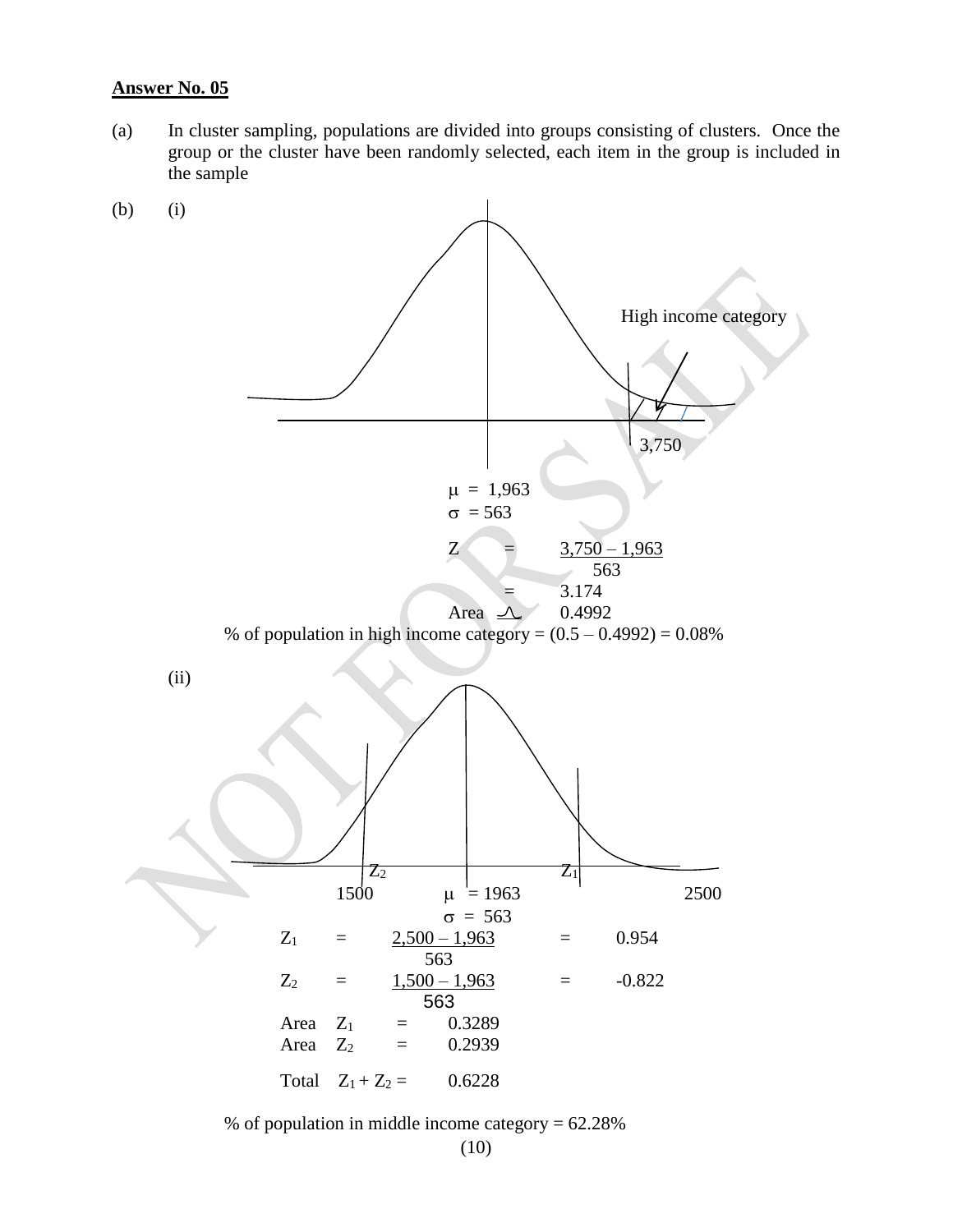

People with a daily income of Rs. 905 or less will eligible for the government assistance scheme.

#### **Answer No. 06**

- (a) Power of test is the probability that a false hypothesis is correctly rejected
- (b) (i) This is similar to type I error of hypothesis testing. (ii) The impact of a type I error is more significant than the impact of a type II error

i.e. It recommends that the aircraft is in good condition though the condition is bad. Based on that, it recommends the aircraft for the next journey, which is risky.

This is more risky than an aircraft in good condition undergoing the detailed test (type II error)

(iii)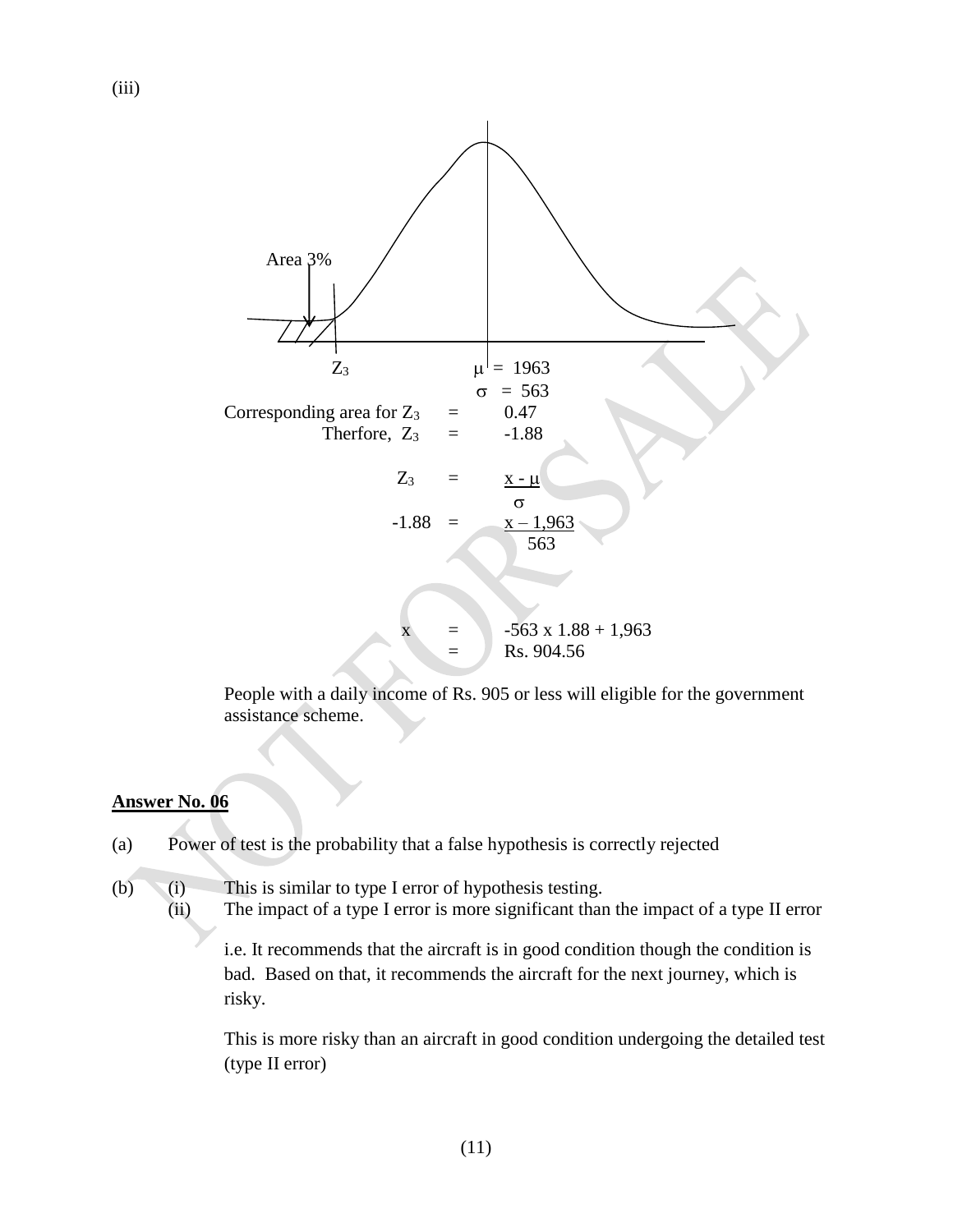(iii) 
$$
H_0: \mu = 15
$$
  $\sigma = 5$   $n = 100$   
 $H_1: \mu \neq 15$   $\sigma = 5$   $n = 100$ 

Level of significance  $\infty = 0.05$ 



The value of Z exceeds 1.96 and falls in the rejection region.

 $\therefore$  Null hypothesis H<sub>o</sub> is rejected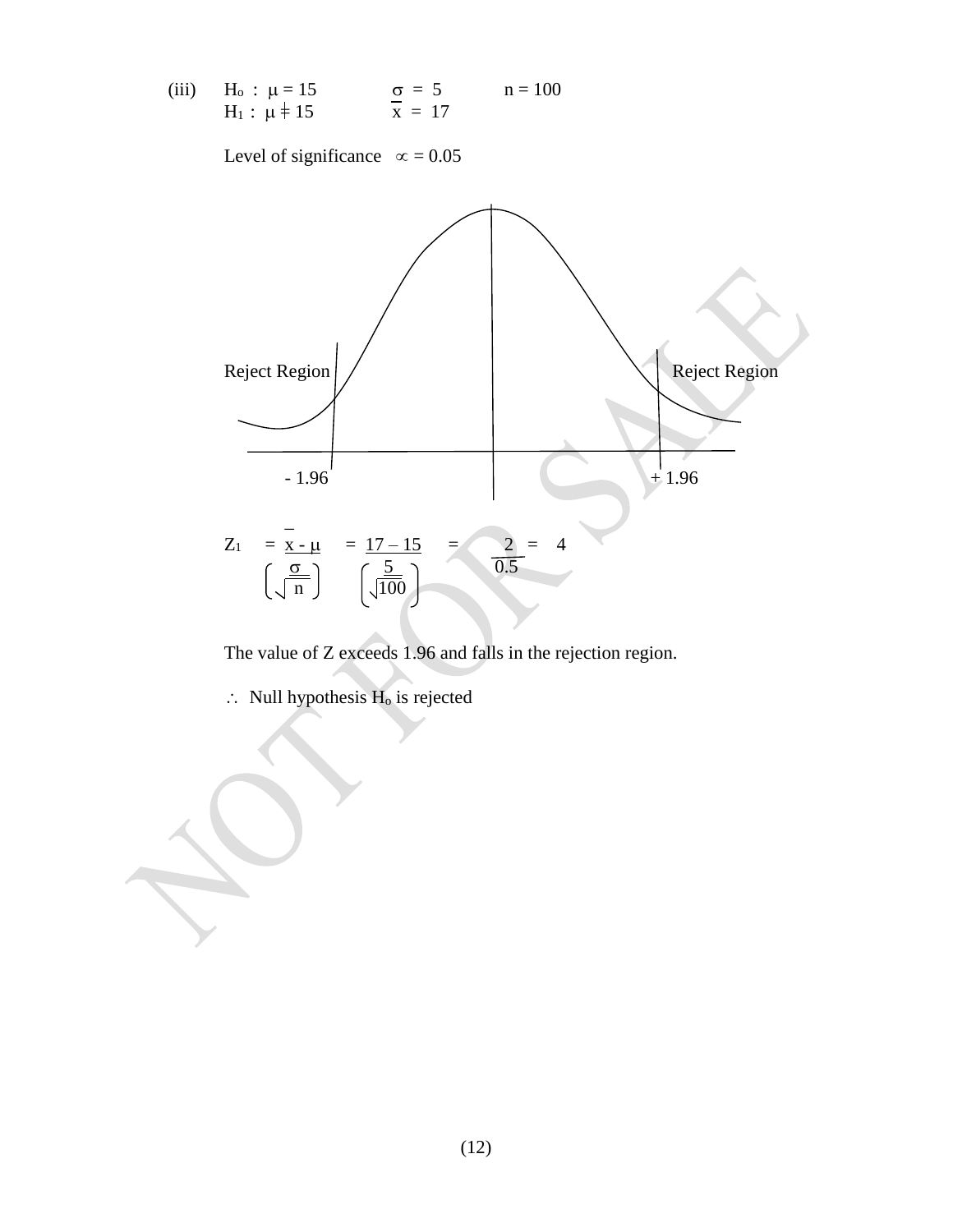(a) (i) 
$$
T = 48.2 + 7.2t
$$
  
\n2011: Q<sub>1</sub> = 2 + 1  
\n2014: Q<sub>2</sub>  $\Rightarrow t = 14$   
\nSubstituting t = 14  
\n $T_{2014 Q2} = 48.2 + 7.2 \times 14$   
\n $= 149.0$   
\n(ii) 2013 Q<sub>1</sub>  $\Rightarrow t = 9$   
\n2013 Q<sub>2</sub>  $\Rightarrow t = 10$   
\n $T_{2013 Q2} = 48.2 + 7.2 \times 10$   
\n $= 48.2 + 7.2 \times 10$   
\n $= 48.2 + 7.2 \times 10$   
\n $= 120.2$   
\nT =  $\frac{Y}{S}$   
\nS =  $\frac{Y}{T} = \frac{125.3}{120.2}$   
\nSessonal index Q<sub>2</sub> = 1.04  
\n(iii)  $T_{2014 Q2} = 1.03$   
\nForccasted sales  $Y = T \times S$   
\n $= 154.96$   
\nRs. 155 million  
\n(b) (i) Lasperyre's index =  $\frac{\sum_{i=1}^{N} P_{ii} \times q_{i0}}{1.400} \times 100 = \frac{181500}{90000} \times 100 = 189$   
\n $\sum_{i=1}^{N} P_{ii} \times q_{i0} = (200)(200) + (400)(200) + (70)(450) + (30)(1000) = 181500$   
\n $\sum_{i=1}^{N} P_{i0} \times q_{i0} = (200)(100) + (400)(100) + (70)(300) + (30)(500) = 96000$   
\n(iii) Total sales for 2005 and 2010 were 5600,000 and \$1,200,000 respectively.  
\nYear 2005 sales (adjusted for price increase between 20005 and 2010)  
\nReal increase in sales = \$ 1,200,000 - \$ 1,134,000 = \$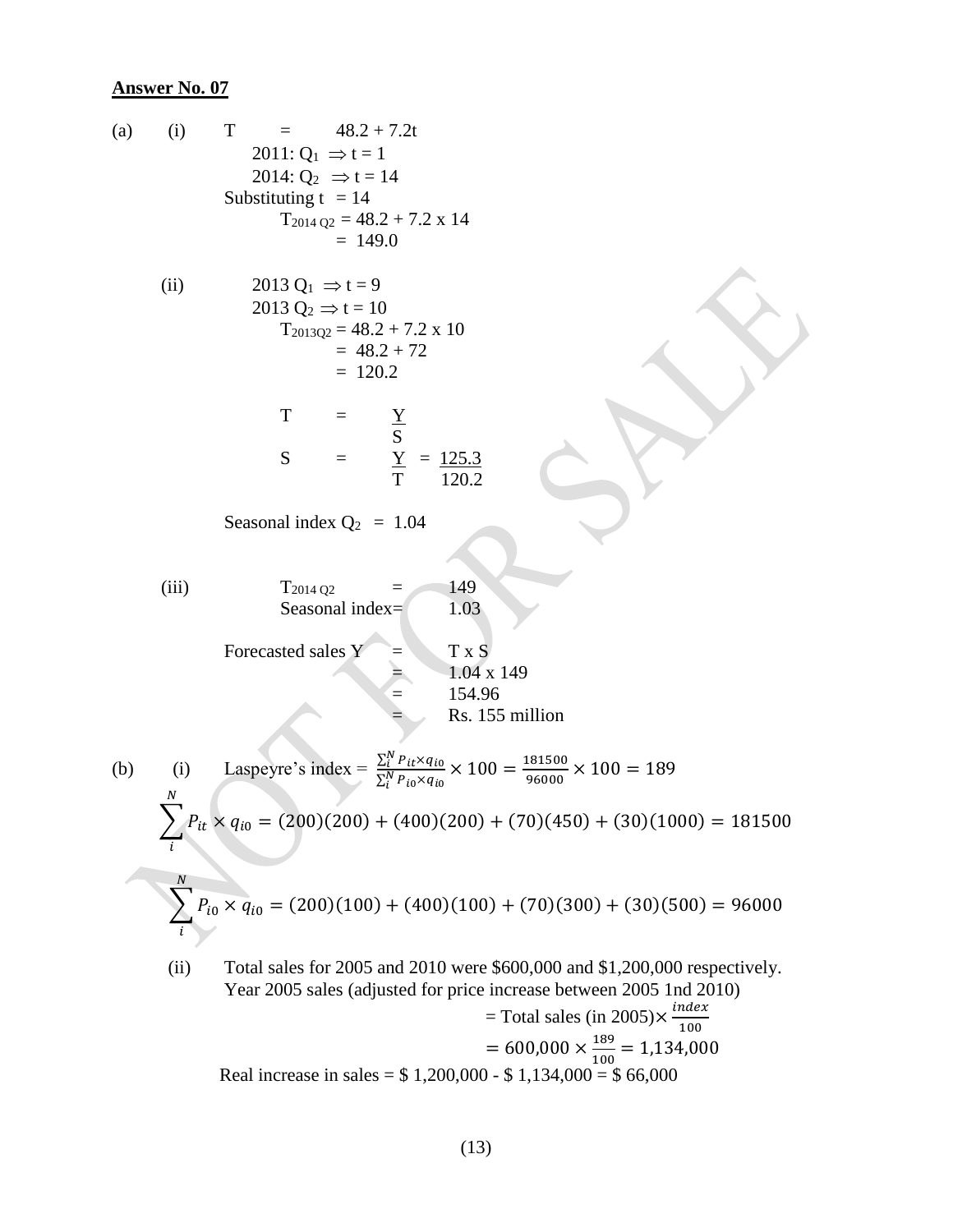(a) If the dependent variable y has two independent variables x1 and x2, the regression equation can be considered as;





The two variables have a strong positive correlation

| (c) | $\boldsymbol{\mathrm{X}}$ | y   | xy     | x2  | Y2   |
|-----|---------------------------|-----|--------|-----|------|
|     | $\overline{4}$            | 12  | 48     | 16  | 144  |
|     | $6\overline{6}$           | 18  | 108    | 36  | 324  |
|     | 5                         | 15  | 75     | 25  | 225  |
|     | 7                         | 19  | 133    | 49  | 361  |
|     | $8\,$                     | 19  | 152    | 64  | 361  |
|     | $\mathfrak{Z}$            | 10  | $30\,$ | 9   | 100  |
|     | 5                         | 16  | 80     | 25  | 256  |
|     | 11                        | 20  | 220    | 121 | 400  |
|     | 49                        | 129 | 846    | 345 | 2171 |

 $\rm S$ ł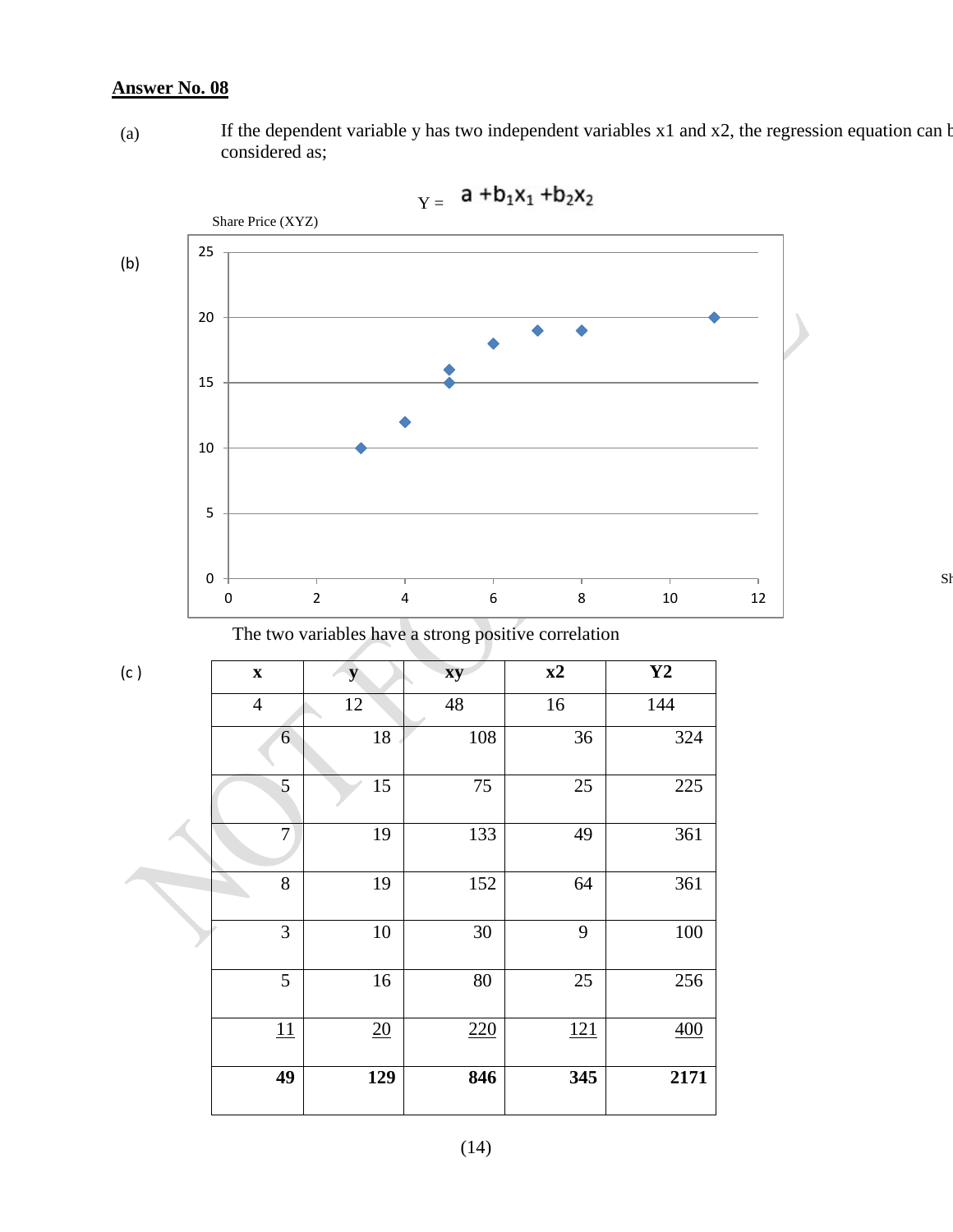r = 
$$
\frac{n \sum xy - \sum x \sum y}{\left[n \sum x^2 - (\sum x)^2 (n \sum y^2 - (\sum y)^2)\right]}
$$
  
r =  $\frac{8 \times 846 - 49 \times 129}{\left[\left((8 \times 345 - 49^2)\right) \left[(8 \times 2171 - 129^2)\right]\right]}$   
r = 0.87  
r<sup>2</sup> = 0.756

75. 6% of the variation of the share price of XYZ can be accounted for by a liner relationship with the share price of ABC